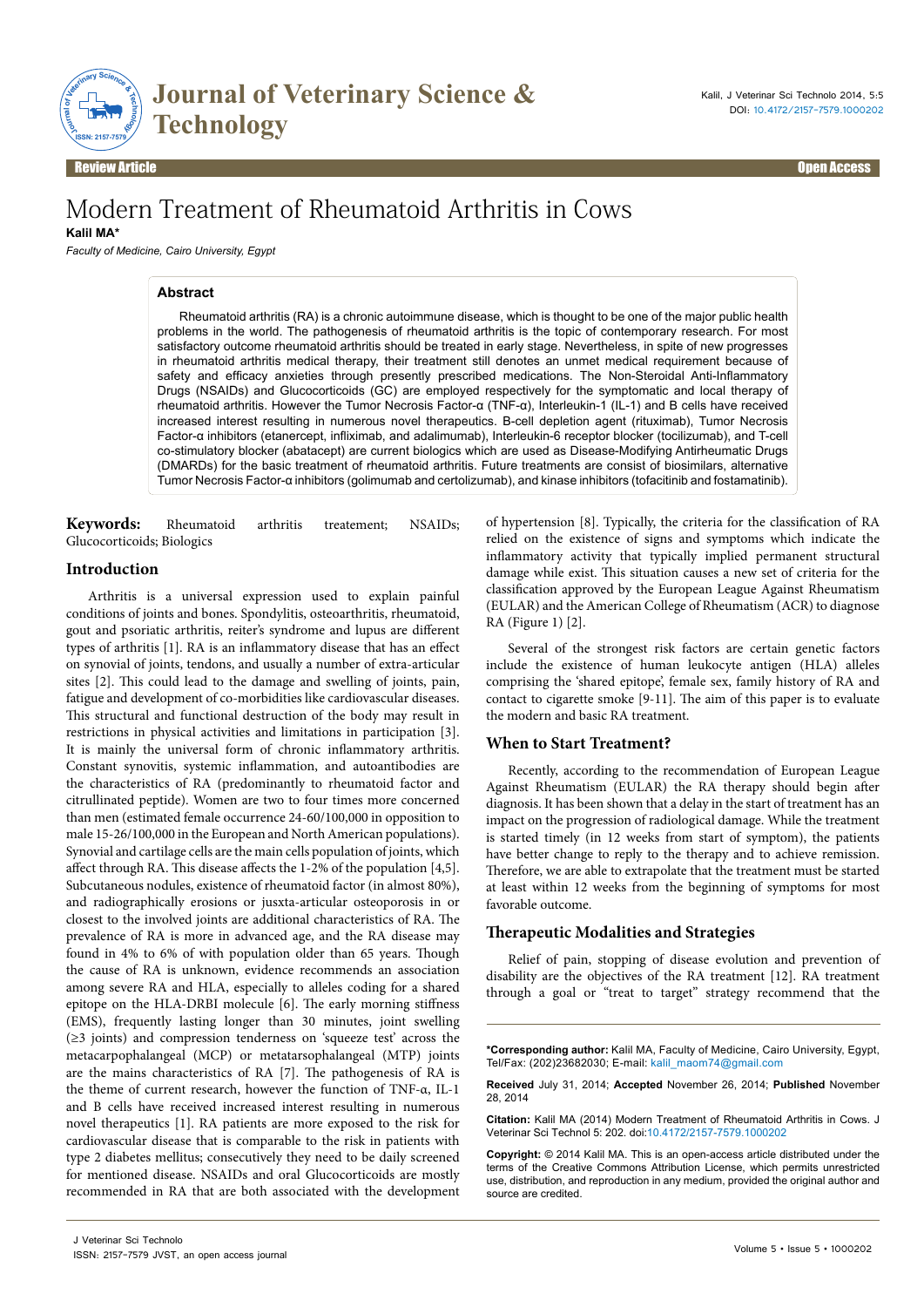**Citation:** Kalil MA (2014) Modern Treatment of Rheumatoid Arthritis in Cows. J Veterinar Sci Technol 5: 202. doi:10.4172/2157-7579.1000202

**Preclinical RA** Phase 6: Phase 3: Symptoms Phase 5: Long term Phase 2: Phase 1: of autoimmunity and Phase 4: **RA** defined behavior of Asymptomatic Genetic and inflammation (e.g. Signs and by disease autoimmunity environmental joint pain) in absence symptoms of IA classification (exacerbation and risks of JA detectable on (undifferentiated) criteria remission, inflammation  $(1987; 2010)$ physical examination response to therapy Expanding and evolving autoimmunity, inflammation and tissue injury Intervention(s) (e.g. risk factor modification, pharmacologic therapy) to interrupt autoimmunity and inflammation and abrogate progression to clinically apparent RA may be implemented at multiple points along this pathway of disease development **Figure 1:** Development phases of RA. In RA development representation model, the double-headed arrows point out that progression of RA may be stopped, or reversed, possibly through immunomodulatory pharmacologic intervention(s), particularly if initiated prior to the start of clinically apparent IA (Phase 4) [9,36].

therapeutic target in RA must be a state of remission or as substitute goal might be a low disease activity. Rheumatologists have to evaluate and record disease activity in each clinical appointment and if the aim has not been attained, adjustments in the therapy should be taken. It is also explained that applying protocolized treatment suggests larger outcomes and proposes the frequency of visits (monthly in several cases with clinical activity and each 3 months when the goal is reached) [2].

#### **Symptomatic treatment**

**Non-Steroidal Anti-Inflammatory drugs (NSAIDs):** The majority of NSAIDs are nonselective inhibitors of cyclooxygenase (COX), inhibiting both the cyclooxygenase-1 (COX-1) and cyclooxygenase-2 (COX-2) [13]. Protection of the stomach inside layer from gastric acid erosion and many other normal body process controls by COX-I enzyme. Additionally the logical therapeutic aim is the inhibition of COX-II, which expressed more in inflammatory circumstances. The understanding of this issue points out that durable use of NSAIDs (non-selective COX-I and COX-II inhibitors) often provoke the digestive system bleeding and stomach ulcers. According to these facts, COX-II selective inhibitors to create less digestive system complications have developed and found [10]. A number of COX-II selective inhibitors were later recalled from the market as a result of unpredicted cardiovascular safety problems. For the improvement of the treatment by NSAIDs another issue to be taken into account is the in vivo organization of drug distribution. NSAIDs oral administration, have the small quantity of the drug that can be absorbed and get the arthritis joints [11]. Certain NSAIDs have been shown the myocardial infarction, stroke and cardiovascular death. It has been found that cardiovascular risks of NSAIDs are significantly different from each other. Generally, naproxen has been found less dangerous in consideration to the cardiovascular disease (CVD) in comparison to other NSAIDs [8]. The majority of NSAIDs comprise a carboxylic acid function, which admits direct carbodiimide combination of the drug to the pendent hydroxyl groups of dextran by the use of an ester bond. The stability of this ester bond because of the presence of plentiful esterase in the circulation is the major concerns [14]. To avoid the Gastric side effects by NSAIDs the authors also anticipated oral administration of prodrug without release of

drug in the stomach but activate the prodrugs in the last part of ileum and colon through at hand glucosidases and hydrolases at these GI tract sections. After the experiments on healthy pig model absolute oral bioavailability of different conjugates of dextran derivatives – naproxen was found inside 83-106%, which is alike to the oral bioavailability of naproxen itself (90%). Through the amphiprotic compound (azapropazone) employment, the problem of NSAIDs – induced digestive system mucosal damage would be solved [15]. Because of the inadequate efficiency, lack of ability to modify the long-term course of illness, gastrointestinal and cardiac toxicity, the historical role of the NSAIDs as choice treatment of RA have been lost. The precise mechanism of action through which NSAIDs boost the risk of a cardiovascular event is not completely known. According to suggestions the inhibiting of COX-II play considerable role in the mentioned risk profile of an individual NSAID [8].

#### **Local treatment**

**Glucocorticoids (GC):** According to the clinical trials of high methodological quality that low-dose Glucocorticoids have a modifying effect of structural damage in early RA. As a result of the benefits which caused by inflammatory activity and its force on bone and lipid metabolism, their use in the first 2 years of RA appears practically safe [16]. The two principally useful settings of Glucocorticoids are: first short period usage in the time of flare-ups in disease which is able to lead immediate enhancement and permit other therapies like Disease-Modifying Antirheumatic Drugs having a slower onset of action to be adjusted. Second, to get very efficient local treatment for individual active joints. The arthritis suppression and joint destruction retard might be amplified while the intra-articular Glucocorticoids injections are a part of treatment strategy. In the first months of treatment the small dose (<10 mg prednisolone or equal) facilitate the control of synovitis and suppression of inflammation. To the majority of patients, the update proofs point out that biologic drug must reserve to patients not responding to early Disease-Modifying Antirheumatic Drugs treatment while used as combination therapy [17]. Corticosteroids are frequently applied in early disease, but their use is not a good long-term strategy for most patients.

## Page 2 of 5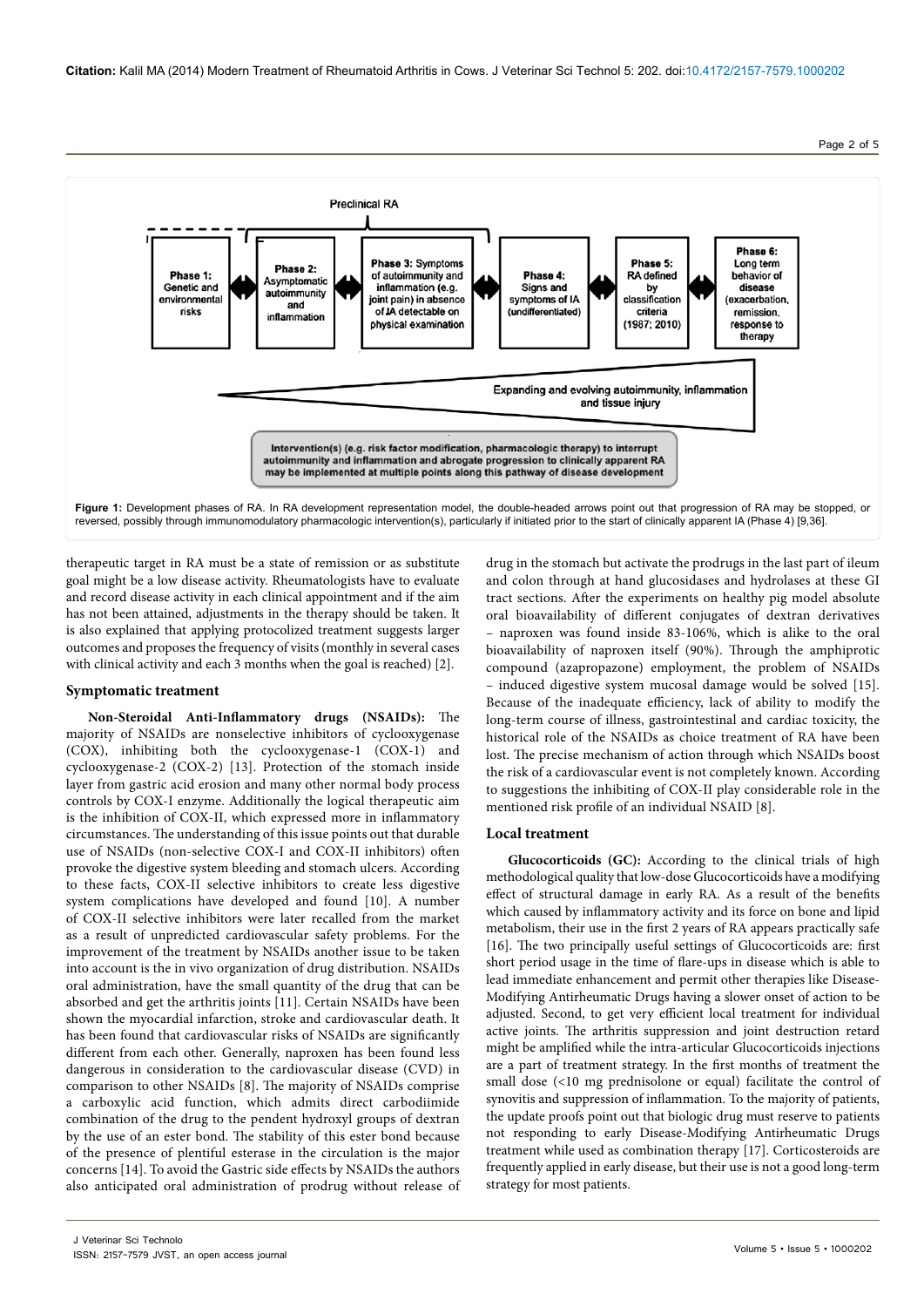#### **Basic treatment**

**Disease-Modifying Antirheumatic Drugs (MDMARDs):** Disease-Modifying Antirheumatic Drugs comprise Methotrexate(MTX), D-penicillamine, gold salts, sulphasalazine, anti-malarial drugs and immunosuppressant drugs (Cyclosporin, Glucocorticoids). According to harmony, treatment throughDisease-Modifying Antirheumatic Drugs is the greatest approach to suppress the evolution of RA. Since past few decades, clinical management of RA, particularly at the first period of the illness has considerably enhanced by Disease-Modifying Antirheumatic Drugs. Disease-Modifying Antirheumatic Drugs are also classified into traditional Disease-Modifying Antirheumatic Drugs (variety of synthetic small molecules) and biological Disease-Modifying Antirheumatic Drugs that produced by genetic engineering [6]. By parenteral route of administration the inflammation site can be target through the conjugation of the prodrug with macromolecular carrier (High molecular weight prodrug derivatives of anti-inflammatory drugs). Disease-Modifying Antirheumatic Drugs acts through different mechanism of action that is incompletely known. However, they decrease joint pain and swelling, reduce acute-phase markers, restrict the progressive damage of joint and enhance function. Methotrexate is the main Disease-Modifying Antirheumatic Drug [4]. The undesirable effects of the Disease-Modifying Antirheumatic Drugs are minor (e.g. nausea) and serious (e.g. hepatotoxicity, blood dyscrasias, and interstitial lung disease).

**Prodrugs large molecule of traditional disease-modifying antirheumatic drugs:** All traditional Disease-Modifying Antirheumatic Drugs which are different synthetic small molecules, away from the role of improving clinical and radiological results have extra-articular toxicities and as a consequence should regular monitor the safety concerns. Initially Methotrexate was developed for cancer treatment, but subsequently was revealed to be a slow acting but effective Disease-Modifying Antirheumatic Drugs in RA management. Up-regulation of the expression of extracellular adenosine (potent anti-inflammatory molecule) is the mechanism of action of Methotrexateas anti-rheumatic [6].

Only in evaluation of therapeutic efficacy in inflammatory arthritis animal models, albumin-based Methotrexateprodrugs have been used [18-20]. Moreover conjugate, for macrophage and dendritic cell-targeting delivery of Methotrexate a biotin-containing HPMA copolymer–Methotrexate prodrugs (Methotrexate-PHPMA-biotin) was developed. On the other hand, minimum information is accessible from in vitro or in vivo efficacy studies [21]. Further Methotrexate macromolecular prodrugs that have been developed for tumor treatment and their potential use in inflammatory conditions will as well confer in this part.

**Macromolecular Methotrexate prodrugs developed for RA therapy:** Albuminis the suitable carrier system for targeting delivery of drug into inflamed joints. It has the properties of tropism to inflammation and tumor area, long circulating half-life, lysosomal biodegradable properties, less toxicity and noimmunogenicity. As link among Human Serum Albumin and Methotrexate is a constant amide bond, which is not simply cleaved in the circulation [22].

**Biologics:** The B-cell depletion agent (rituximab), TNF-inhibitors (etanercept, infliximab, and adalimumab), Interleukin-6 receptor blocker (tocilizumab), and T-cell co-stimulatory blocker (abatacept) are present biologics. Upcoming treatments consist of biosimilars, alternative TNF-inhibitors (golimumab and certolizumab), and kinase inhibitors (tofacitinib and fostamatinib) [2]. TNF antagonists are

assumed to apply their effects through interaction by inhibiting the soluble TNF-α with its endogenous membrane-bound receptors. With partial exceptions, all five agents have been studied and approved for the management of RA as monotherapy and in combination with Disease-Modifying Antirheumatic Drugs, in advanced as well as early RA.

As measured by suppression of radiographic progression and reduction in signs and symptoms, the combination of all five above agents with Methotrexate, are superior to Methotrexate monotherapy equally in advanced and early disease [23,24]. EULAR have recommended, beginning of the treatment with Methotrexate in the early RA [17]. According to the studied patients whohad already inadequate responses to Methotrexate, the efficacy of combination therapy compared to Methotrexate monotherapy is vigorousin advanced disease [25-27]. In comparison, early RA patients who are naive to Methotrexate treatment, the advantage of combination therapy of an anti-TNF agent plus Methotrexate compared to Methotrexate alone is considerably more modest [28,29]. Therefore, in clinical practice in patients with newly diagnosed RA, Methotrexate monotherapy or monotherapy with an alternate non-biologic therapy (e.g. sulfasalazine and leflunomide) is frequently used as first line therapy, and a TNF antagonist is added subsequently only if the response to Methotrexate (and/or other non-biologic Disease-Modifying Antirheumatic Drugs) is inadequate [30]. Initiation of a TNF antagonist as a first-line treatment of RA may occasionally be justified in patients with multiple risk factors for severe disease (e.g., high autoantibody tires, baseline radiographic erosions, and high levels of inflammatory markers) [31]. A distinct advantage of TNF inhibitors over conventional oral Disease-Modifying Antirheumatic Drugs is their rapidity of action, with clinical improvement evident in many patients within a week of initiation.

The injection site and infusion reactions are most common adverse events of TNF antagonists. Those are although occurring in up to 30% of patients. In clinical trials these reactions are in general managed with local steroids (for injectable agents) and by slowing the infusion rate and/or by pre-infusion administration of antihistamines or steroids (for infliximab) without any complication [24,26,28,32,33]. The increase of antibodies against both chimeric and fully human monoclonal anti-TNF antibodies is reported and this can decrease their long-term efficacy and increase the probability of an injection/infusion reaction (Table 1).

The boost threats of opportunistic infections (tuberculosis, histoplasmosis and others) developments are more considerable concern in TNF antagonist therapy [34,35].

#### **Conclusion**

Rheumatoid arthritis is a complex and most frequent chronic inflammatory disease. For optimum and basic treatment, timely diagnosis and appropriate therapy through Disease-Modifying Antirheumatic Drugs is obligatory. Non-Steroidal Anti-Inflammatory Drugs are widely used to control symptoms of rheumatoid arthritis. Moreover, for local treatment of rheumatoid arthritis Glucocoriticoids have been used but for fundamental treatment of rheumatoid arthritis, Methotrexate is the initial therapy and, while there is inadequate response or adverse reaction, is pursued by adding combinations of other Disease-Modifying Antirheumatic Drugs. Based on certain proves, if the treatment is begun in 6 months (or better, in 12 weeks) since the starting of symptoms relatively, the therapy has better outcome than further delayed onset. Each type of therapy must follow certain specific objectives which includes; alleviation of pain, prevention of disability and stopping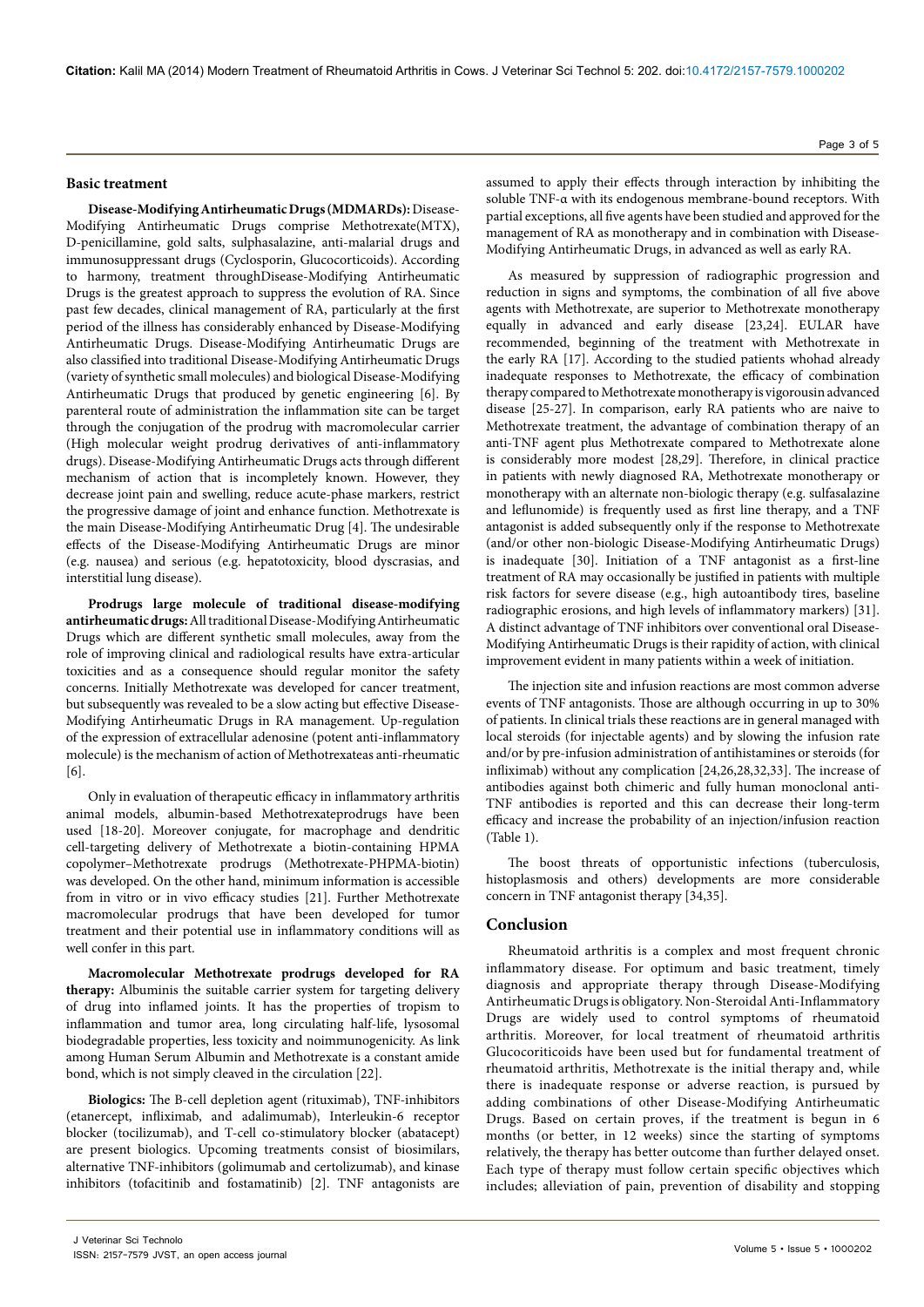Page 4 of 5

| Agent                          | Route          | <b>Dosing</b>                                                                                                                                                                                                                     | Indication                                                |
|--------------------------------|----------------|-----------------------------------------------------------------------------------------------------------------------------------------------------------------------------------------------------------------------------------|-----------------------------------------------------------|
| TNF Inhibitors (MID Etanercept | sq             | 50 mg weekly                                                                                                                                                                                                                      | Moderate to severe RA                                     |
| Infliximah                     | İV             | 3 mg/kg at 0.2.6 necks, then every ft weeks thereafter: dose may be<br>Increased to 10 mg/kg: Interval may be decreased to every • weeks.<br>Administer with tnethOtrexate.                                                       | DMARD naive RA Moderate to severe RA<br>DMARD naive RA    |
| Adalimumab                     | sq             | 40mg every other week: Interval can be decreased to every week                                                                                                                                                                    | Moderate to severe RA DMARD naive RA                      |
| Golimurnab                     | Sri            | 50 mg every month                                                                                                                                                                                                                 | Moderate to severe RA DMARD naive RA                      |
| Certobzumab pegol              | sq             | 400 mg at 2.4 weeks then 200 mg every 2 weeks thereafter. 400 mg every 4<br>weeks is an alternative (or maintenance.                                                                                                              | Moderate to severe RA OMARD naive RA                      |
| Other approved biologics       |                |                                                                                                                                                                                                                                   |                                                           |
| Ritaximab                      | I٧             | 1000lng at 0.15 days then based on clinical symptoms (not more frequently<br>than every 16 weeks)                                                                                                                                 | Moderate to severe RA.<br>after failure of TNF antagonist |
| Abatacept                      | lv/sq          | Iv route: Weight based (<601r4:500mg. 60-100Kg: 750mg. >100KR:1000mg)<br>at 0.2.4 weeks and then every • weeks thereafter. SQ route: 125 mg weekly Moderate to severe RA DMARD naive RA<br>following • Single Iv Manion (IOms/ks) |                                                           |
| Tocilizumals                   | <b>IV</b>      | Draggles event 4 weeks. May be Increased to 8 mg/lCg (not to exceed<br>800rng per infusion).                                                                                                                                      | Moderate to severe RA, after failure & TNF<br>antagonist  |
| <b>Investigational Drugs</b>   |                | <b>Mechanism of Action</b>                                                                                                                                                                                                        | Completed study stage                                     |
| CP-690.550 (tofacitinib)       | PO             | AK 3 Inhibition                                                                                                                                                                                                                   | Phase II                                                  |
| R788 ((ostamatinib)            | PO             | Syk Inhibition                                                                                                                                                                                                                    | Phase II                                                  |
| Atacicept                      | iv             | Anti- IILyS/APSUL                                                                                                                                                                                                                 | Phase II                                                  |
| <b>AIN457</b>                  | iv             | IL-17 inhibition                                                                                                                                                                                                                  | Phase I/11                                                |
| LY243962I                      |                |                                                                                                                                                                                                                                   |                                                           |
| Orselizumab                    | iv             | Anti-CD20 Monoclonal Antibodies                                                                                                                                                                                                   | Phase III                                                 |
| Ofatumumab                     |                |                                                                                                                                                                                                                                   | Phase 1/11                                                |
| Apilimod mesylate (STA-5326)   | P <sub>O</sub> | 1L-12/11-23 Inhibition                                                                                                                                                                                                            | Phase 11 trials                                           |
| Parnapimod VX-702              | PO.            | P38 MARK Inhibition                                                                                                                                                                                                               | Phase II                                                  |

**Table 1:** Summary of FDA-approved biologics and current investigational drugs for the treatment of RA.

of disease evolution and the rheumatoid arthritis treatment should not limit only with symptomatic therapy. In addition to clinical measures of disease activity, radiographs can help to evaluate joint space narrowing and bone erosion to determine efficacy and results. Kinase inhibitors presently under investigation for the treatment of rheumatoid arthritis which include tofacitinib and fostamatinib. Moreover, for determination of biomarkers to allow the choice of treatment strategies and determination of the proper approach to continue the treatment in patients who attain clinical remission, there may be need of further specific researches.

#### **References**

- 1. [Lambert DG \(2012\) Disease-modifying antirheumatic drugs. Anaesthesia &](http://www.sciencedirect.com/science/article/pii/S1472029911002943) [Intensive Care Medicine, 13: 128-130.](http://www.sciencedirect.com/science/article/pii/S1472029911002943)
- 2. [Burgos-Vargas R, Catoggio LJ, Galarza-Maldonado C, Ostojich K, Cardiel MH](http://www.ncbi.nlm.nih.gov/pubmed/23337169) [\(2013\) Current therapies in rheumatoid arthritis: a Latin American perspective.](http://www.ncbi.nlm.nih.gov/pubmed/23337169) [Reumatol Clin 9: 106-112.](http://www.ncbi.nlm.nih.gov/pubmed/23337169)
- 3. [Verstappen SM \(2013\) Outcomes of early rheumatoid arthritis--the WHO ICF](http://www.ncbi.nlm.nih.gov/pubmed/24315054) [framework. Best Pract Res Clin Rheumatol 27: 555-570.](http://www.ncbi.nlm.nih.gov/pubmed/24315054)
- 4. [Scott DL, Wolfe F, Huizinga TW \(2010\) Rheumatoid arthritis. Lancet 376: 1094-](http://www.ncbi.nlm.nih.gov/pubmed/20870100) [1108.](http://www.ncbi.nlm.nih.gov/pubmed/20870100)
- 5. [Jeffery RC \(2014\) Clinical features of rheumatoid arthritis. Medicine, 42: 231-](http://www.medicinejournal.co.uk/article/S1357-3039%2814%2900051-6/abstract) [236.](http://www.medicinejournal.co.uk/article/S1357-3039%2814%2900051-6/abstract)
- 6. [Montesinos MC, Yap JS, Desai A, Posadas I, McCrary CT, et al. \(2000\)](http://onlinelibrary.wiley.com/doi/10.1002/1529-0131%28200003%2943:3%3C656::AID-ANR23%3E3.0.CO;2-H/abstract;jsessionid=033431AF0D22645137607C05416F8C85.f03t02) [Reversal of the antiinflammatory effects of methotrexate by the nonselective](http://onlinelibrary.wiley.com/doi/10.1002/1529-0131%28200003%2943:3%3C656::AID-ANR23%3E3.0.CO;2-H/abstract;jsessionid=033431AF0D22645137607C05416F8C85.f03t02) [adenosine receptor antagonists theophylline and caffeine: Evidence that the](http://onlinelibrary.wiley.com/doi/10.1002/1529-0131%28200003%2943:3%3C656::AID-ANR23%3E3.0.CO;2-H/abstract;jsessionid=033431AF0D22645137607C05416F8C85.f03t02) [antiinflammatory effects of methotrexate are mediated via multiple adenosine](http://onlinelibrary.wiley.com/doi/10.1002/1529-0131%28200003%2943:3%3C656::AID-ANR23%3E3.0.CO;2-H/abstract;jsessionid=033431AF0D22645137607C05416F8C85.f03t02) [receptors in rat adjuvant arthritis. Arthritis & Rheumatism 43: 656-663.](http://onlinelibrary.wiley.com/doi/10.1002/1529-0131%28200003%2943:3%3C656::AID-ANR23%3E3.0.CO;2-H/abstract;jsessionid=033431AF0D22645137607C05416F8C85.f03t02)
- 7. [Emery P, Breedveld FC, Dougados M, Kalden JR, Schiff MH, et al. \(2002\) Early](http://www.ncbi.nlm.nih.gov/pubmed/11874828) [referral recommendation for newly diagnosed rheumatoid arthritis: evidence](http://www.ncbi.nlm.nih.gov/pubmed/11874828) [based development of a clinical guide. Ann Rheum Dis 61: 290-297.](http://www.ncbi.nlm.nih.gov/pubmed/11874828)
- 8. [van Breukelen-van der Stoep DF, Klop B, van Zeben D, Hazes JM, Castro](http://www.ncbi.nlm.nih.gov/pubmed/24125429) [Cabezas M \(2013\) Cardiovascular risk in rheumatoid arthritis: how to lower the](http://www.ncbi.nlm.nih.gov/pubmed/24125429) [risk? Atherosclerosis 231: 163-172.](http://www.ncbi.nlm.nih.gov/pubmed/24125429)
- 9. [Deane KD \(2013\) Can rheumatoid arthritis be prevented? Best Pract Res Clin](http://www.ncbi.nlm.nih.gov/pubmed/24315049)  [Rheumatol 27: 467-485.](http://www.ncbi.nlm.nih.gov/pubmed/24315049)
- 10. [Hawkey C, Kahan A, Steinbrück K, Alegre C, Baumelou E, et al. \(1998\)](http://rheumatology.oxfordjournals.org/content/37/9/937.full.pdf)  [Gastrointestinal tolerability of meloxicam compared to diclofenac in](http://rheumatology.oxfordjournals.org/content/37/9/937.full.pdf)  [osteoarthritis patients. International MELISSA Study Group. Meloxicam Large](http://rheumatology.oxfordjournals.org/content/37/9/937.full.pdf)[scale International Study Safety Assessment. Rheumatology 37: 937-945.](http://rheumatology.oxfordjournals.org/content/37/9/937.full.pdf)
- 11. [Gallo JM, Gall EP, Gillespie WR, Albert KS, Perrier D \(1986\) Ibuprofen kinetics](http://www.ncbi.nlm.nih.gov/pubmed/3950052)  [in plasma and synovial fluid of arthritic patients. J Clin Pharmacol 26: 65-70.](http://www.ncbi.nlm.nih.gov/pubmed/3950052)
- 12. [Belon JP, Faure S, Pillon F \(2013\) Pathologies et thérapeutiques commentées:](http://books.google.fr/books?hl=fr&lr=&id=ahNCR8uXZVgC&oi=fnd&pg=PP1&dq=Pathologies+et+the%CC%81rapeutiques+commente%CC%81es+enseignements+spe%CC%81cifiques,+inte%CC%81gre%CC%81s+et+formation+d%E2%80%99application&ots=wOsXmFFRGJ&sig=I3fGzaNk0OTnxj4dlE8NBmR1Ao4#v=onepage&q=Pathologies et the%CC%81rapeutiques commente%CC%81es enseignements spe%CC%81cifiques%2C inte%CC%81gre%CC%81s et formation d%E2%80%99application&f=false)  [Enseignements spécifiques, intégrés et formation d'application.](http://books.google.fr/books?hl=fr&lr=&id=ahNCR8uXZVgC&oi=fnd&pg=PP1&dq=Pathologies+et+the%CC%81rapeutiques+commente%CC%81es+enseignements+spe%CC%81cifiques,+inte%CC%81gre%CC%81s+et+formation+d%E2%80%99application&ots=wOsXmFFRGJ&sig=I3fGzaNk0OTnxj4dlE8NBmR1Ao4#v=onepage&q=Pathologies et the%CC%81rapeutiques commente%CC%81es enseignements spe%CC%81cifiques%2C inte%CC%81gre%CC%81s et formation d%E2%80%99application&f=false)
- 13. [Yuan F, Quan LD, Cui L, Goldring SR, Wang D \(2012\) Development of](http://www.ncbi.nlm.nih.gov/pubmed/22433784)  [macromolecular prodrug for rheumatoid arthritis. Adv Drug Deliv Rev 64: 1205-](http://www.ncbi.nlm.nih.gov/pubmed/22433784) [1219.](http://www.ncbi.nlm.nih.gov/pubmed/22433784)
- 14. [Pan H, Kopecková P, Liu J, Wang D, Miller SC, et al. \(2007\) Stability in plasmas](http://www.ncbi.nlm.nih.gov/pubmed/17899324)  [of various species of HPMA copolymer-PGE1 conjugates. Pharm Res 24:](http://www.ncbi.nlm.nih.gov/pubmed/17899324)  [2270-2280.](http://www.ncbi.nlm.nih.gov/pubmed/17899324)
- 15. [McCormack K, Brune K \(1990\) The amphiprotic character of azapropazone and](http://www.ncbi.nlm.nih.gov/pubmed/2407231)  [its relevance to the gastric mucosa. Arch Toxicol 64: 1-6.](http://www.ncbi.nlm.nih.gov/pubmed/2407231)
- 16. [García-Magallón B, Silva-Fernández L, Andreu-Sánchez JL \(2013\) Update on](http://www.ncbi.nlm.nih.gov/pubmed/23726772)  [the use of steroids in rheumatoid arthritis. Reumatol Clin 9: 297-302.](http://www.ncbi.nlm.nih.gov/pubmed/23726772)
- 17. [Leirisalo-Repo M \(2013\) What is the best treatment strategy for early RA? Best](http://www.ncbi.nlm.nih.gov/pubmed/24315052)  [Pract Res Clin Rheumatol 27: 523-536.](http://www.ncbi.nlm.nih.gov/pubmed/24315052)
- 18. [Wunder A, Müller-Ladner U, Stelzer EH, Funk J, Neumann E, et al. \(2003\)](http://www.ncbi.nlm.nih.gov/pubmed/12707361)  [Albumin-based drug delivery as novel therapeutic approach for rheumatoid](http://www.ncbi.nlm.nih.gov/pubmed/12707361)  [arthritis. J Immunol 170: 4793-4801.](http://www.ncbi.nlm.nih.gov/pubmed/12707361)
- 19. [Fiehn C, Neumann E, Wunder A, Krienke S, Gay S, et al. \(2004\) Methotrexate](http://www.ncbi.nlm.nih.gov/pubmed/15194591)  [\(MTX\) and albumin coupled with MTX \(MTX-HSA\) suppress synovial fibroblast](http://www.ncbi.nlm.nih.gov/pubmed/15194591)  [invasion and cartilage degradation in vivo. Ann Rheum Dis 63: 884-886.](http://www.ncbi.nlm.nih.gov/pubmed/15194591)
- 20. [Fiehn C, Kratz F, Sass G, Müller-Ladner U, Neumann E \(2008\) Targeted](http://www.ncbi.nlm.nih.gov/pubmed/18408252)  [drug delivery by in vivo coupling to endogenous albumin: an albumin-binding](http://www.ncbi.nlm.nih.gov/pubmed/18408252)  [prodrug of methotrexate \(MTX\) is better than MTX in the treatment of murine](http://www.ncbi.nlm.nih.gov/pubmed/18408252)  [collagen-induced arthritis. Ann Rheum Dis 67: 1188-1191.](http://www.ncbi.nlm.nih.gov/pubmed/18408252)
- 21. Gregory Russell-Jones, John McEwan (2006) Amplification of biotin-mediated targeting, Access Pharmaceuticals Australia Pty Ltd.